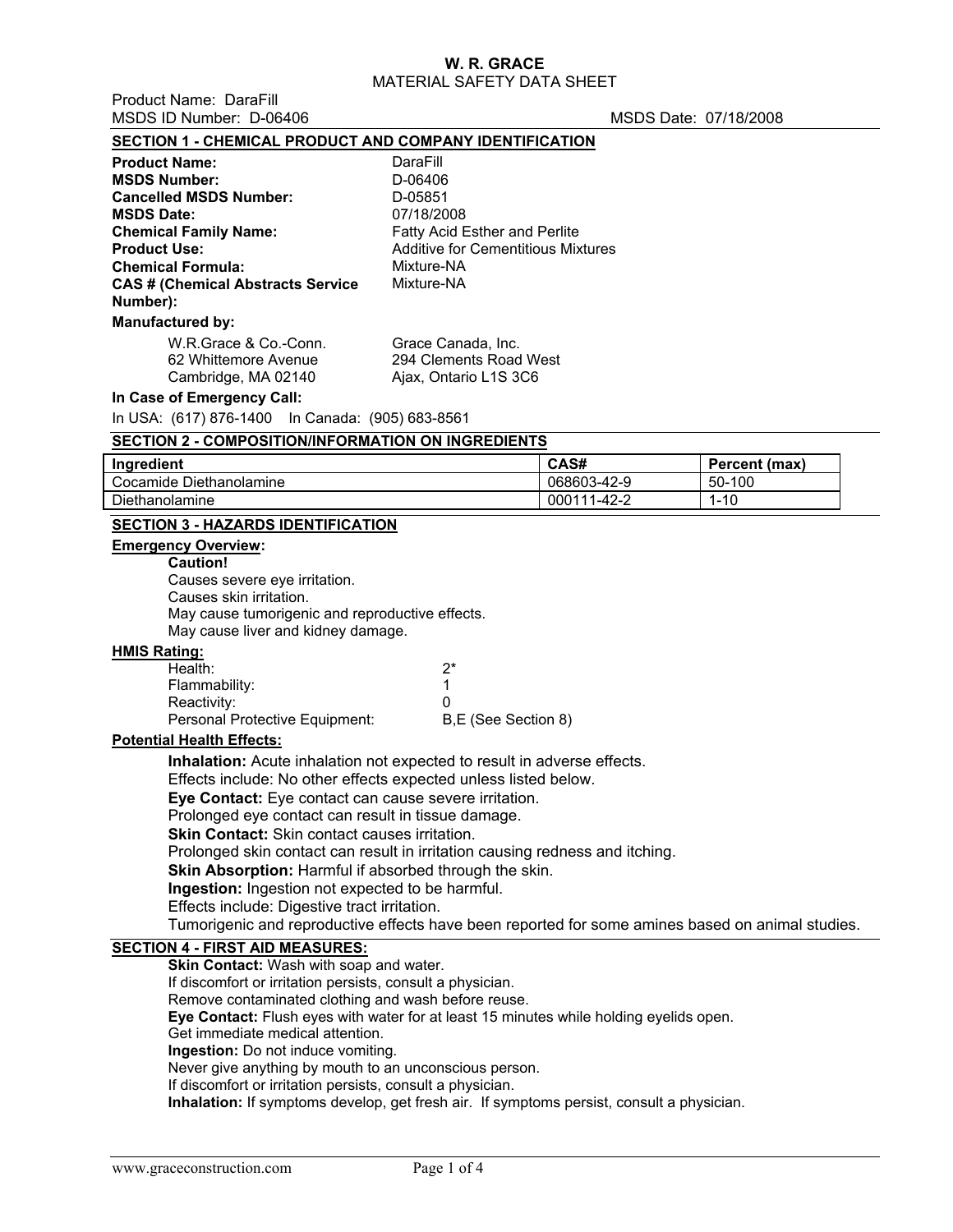Product Name: DaraFill MSDS ID Number: D-06406 MSDS Date: 07/18/2008

If breathing has stopped, give artificial respiration then oxygen if needed.

#### **SECTION 5 - FIRE AND EXPLOSION HAZARD DATA**

| <b>Flash Point:</b>               |  |
|-----------------------------------|--|
| <b>Flash Point Method:</b>        |  |
| <b>Lower Explosion Limit:</b>     |  |
| <b>Upper Explosion Limit:</b>     |  |
| <b>Auto-Ignition Temperature:</b> |  |
| atina:                            |  |

**Flash Point:** 300°F/149°C **Cleveland Open Cup Not Available Not Available Not Available** 

# **NFPA Rating:**

| Health:            |  |
|--------------------|--|
| Flammability:      |  |
| <b>Reactivity:</b> |  |

**Extinguishing Media:** In case of fire, use water spray, dry chemical, Carbon dioxide or foam. **Special Fire Fighting Procedures:** Wear self-contained breathing apparatus and complete personal protective equipment when potential for exposure to vapors or products of combustion exist. Water may be used to cool containers to prevent pressure build-up and possible auto-ignition or explosion. Avoid breathing hazardous vapors or products of combustion, keep upwind. Isolate area and keep unnecessary people away. Prevent run-off from fire control or dilution from entering streams or drinking water supplies. No special procedures specific to this product.

**Unusual Fire and Explosion Hazards:** None unless noted below.

## **SECTION 6 - ACCIDENTAL RELEASE MEASURES:**

**Spills/Leaks:** Use proper personal protective equipment. Do not flush to sewer or allow to enter waterways. Keep unnecessary people away.

If product is spilled observe precautions above. Sweep up or shovel spilled material and place in suitable containers for recycle or disposal.

# **SECTION 7 - HANDLING AND STORAGE**

**Precautionary Measures:** Avoid contact with eyes, skin and clothing.

Do not take internally. Practice good personal hygiene to avoid ingestion. Use only with adequate ventilation. Wash clothing before reuse. FOR PROFESSIONAL USE ONLY. KEEP OUT OF CHILDREN'S REACH.

# **SECTION 8 - EXPOSURE CONTROLS AND PERSONAL PROTECTIVE EQUIPMENT**

## **EXPOSURE GUIDELINES (US)**

| Ingredient              |                            | <b>ACGIH TLV</b> |         |                                               | OSHA PEL                 |         | Other |
|-------------------------|----------------------------|------------------|---------|-----------------------------------------------|--------------------------|---------|-------|
|                         | <b>TWA</b>                 | <b>STEL</b>      | Ceiling | TWA                                           | <b>STEL</b>              | Ceiling |       |
| Cocamide Diethanolamine | -                          |                  |         |                                               | $\overline{\phantom{0}}$ |         |       |
| Diethanolamine          | $2$ mg/m $3$<br><b>TWA</b> |                  |         | 3 ppm TWA;<br>$15 \text{ mg/m}$<br><b>TWA</b> |                          |         |       |

# **EXPOSURE GUIDELINES (CANADA)**

Employers should consult local Provincial regulatory limits for exposure guidelines which may vary locally.

### **Engineering Controls:** Not generally required.

## **Personal Protective Equipment:**

**Respiratory Protection:** Wear an approved dust mask fitted with high efficiency particulate apparatus (HEPA) to prevent exposure above the limits specified under Section 2.

**Skin Protection:** Rubber or other impervious gloves should be worn to prevent skin contact.

**Eye Protection:** At minimum, safety glasses with side shields should be worn where exposure to excessive dust or spray is likely.

**Work/Hygienic Practices:** Use good personal hygiene practices.

Do not add nitrites to this product. Cancer-causing nitrosamines may be formed.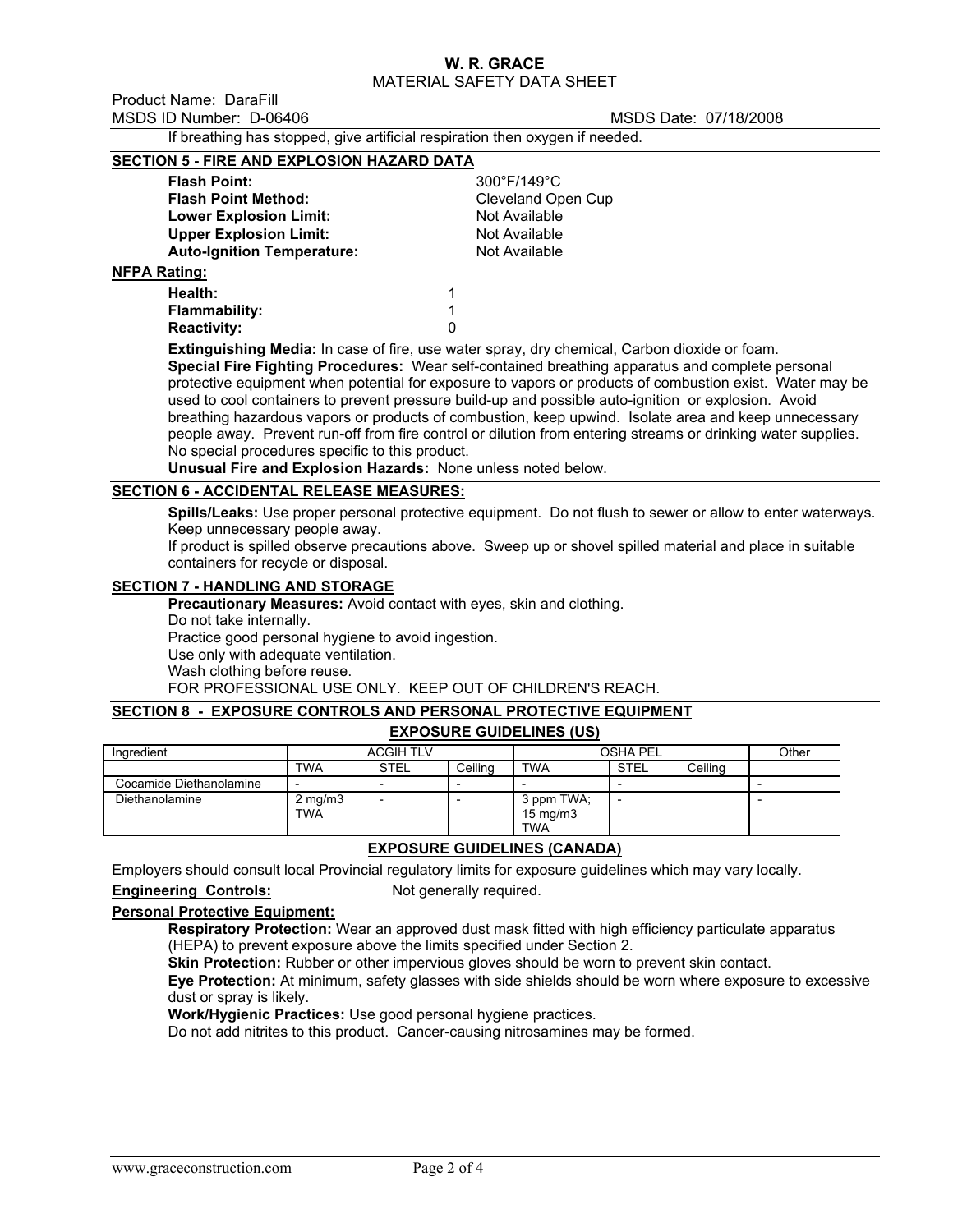Product Name: DaraFill MSDS ID Number: D-06406 MSDS Date: 07/18/2008

| <b>SECTION 9 - PHYSICAL AND CHEMICAL PROPERTIES</b>                                                         |                                                                                           |                                  |                                                   |                                |                  |             |  |
|-------------------------------------------------------------------------------------------------------------|-------------------------------------------------------------------------------------------|----------------------------------|---------------------------------------------------|--------------------------------|------------------|-------------|--|
| <b>Physical State:</b>                                                                                      | Liquid                                                                                    |                                  |                                                   |                                |                  |             |  |
| Appearance/Odor:                                                                                            |                                                                                           |                                  |                                                   | White to yellow aggregate      |                  |             |  |
| Odor Threshold: (ppm)                                                                                       |                                                                                           |                                  |                                                   |                                |                  |             |  |
| pH:                                                                                                         | $~10$ in water solution                                                                   |                                  |                                                   |                                |                  |             |  |
| Vapor Pressure: (Mm Hg)                                                                                     | Not Applicable                                                                            |                                  |                                                   |                                |                  |             |  |
| Vapor Density: $(Air = 1)$                                                                                  | Not Applicable<br>Slight                                                                  |                                  |                                                   |                                |                  |             |  |
|                                                                                                             | <b>Solubility In Water:</b>                                                               |                                  |                                                   |                                |                  |             |  |
| <b>Specific Gravity:</b> (Water = $1$ )                                                                     |                                                                                           | Not Applicable                   |                                                   |                                |                  |             |  |
| <b>Evaporation Rate:</b> (Butyl Acetate = 1)                                                                |                                                                                           | Not Applicable<br>Not Applicable |                                                   |                                |                  |             |  |
|                                                                                                             | <b>Boiling Point:</b>                                                                     |                                  |                                                   |                                |                  |             |  |
| <b>Viscosity:</b>                                                                                           | Unknown                                                                                   |                                  |                                                   |                                |                  |             |  |
| <b>Bulk Density: (Pounds/Cubic Foot)(Pcf)</b>                                                               |                                                                                           | ~20                              |                                                   |                                |                  |             |  |
| % Volatiles (gr/L): (70°F)                                                                                  | $(21^{\circ}C)$                                                                           | Not Applicable                   |                                                   |                                |                  |             |  |
| SECTION 10 - STABILITY AND REACTIVITY                                                                       |                                                                                           |                                  |                                                   |                                |                  |             |  |
| <b>Chemical Stability:</b>                                                                                  |                                                                                           | Stable                           |                                                   |                                |                  |             |  |
| <b>Conditions To Avoid:</b>                                                                                 |                                                                                           |                                  | Heat, Oxidizing materials and Nitrosating agents. |                                |                  |             |  |
| <b>Hazardous Polymerization:</b>                                                                            |                                                                                           | Will not polymerize.             |                                                   |                                |                  |             |  |
| <b>Hazardous Decomposition Products:</b>                                                                    |                                                                                           |                                  | Oxides of nitrogen and Ammonia.                   |                                |                  |             |  |
| SECTION 11 - TOXICOLOGICAL INFORMATION                                                                      |                                                                                           |                                  |                                                   |                                |                  |             |  |
| Ingredient(No data unless listed.)                                                                          |                                                                                           | <b>CAS Number</b>                |                                                   | LD50 and LC50                  |                  |             |  |
| Cocamide Diethanolamine                                                                                     |                                                                                           | 068603-42-9                      |                                                   | Oral LD50 Rat: 12400 µL/kg     |                  |             |  |
| Diethanolamine                                                                                              |                                                                                           | 000111-42-2                      |                                                   | Oral LD50 Rat: 620 µL/kg;      |                  |             |  |
|                                                                                                             |                                                                                           |                                  |                                                   | Oral LD50 Mouse: 3300 mg/kg;   |                  |             |  |
|                                                                                                             |                                                                                           |                                  |                                                   | Dermal LD50 Rabbit: 7640 µL/kg |                  |             |  |
| <b>Carcinogenicity:</b>                                                                                     |                                                                                           |                                  |                                                   |                                |                  |             |  |
| Ingredient                                                                                                  | <b>IARC</b>                                                                               | <b>IARC</b>                      | <b>IARC</b>                                       | <b>NTP</b>                     | <b>NTP</b>       | <b>OSHA</b> |  |
| Cocamide Diethanolamine                                                                                     | Group 1<br>No                                                                             | Group 2A<br>No                   | Group 2B<br>No                                    | Known<br>No                    | Suspect<br>No    | No          |  |
| Diethanolamine                                                                                              | No                                                                                        | No                               | No                                                | No                             | No               | No          |  |
|                                                                                                             | Not applicable.<br><b>Mutagenicity:</b>                                                   |                                  |                                                   |                                |                  |             |  |
|                                                                                                             | Amines contained in this product has been shown to produce teratogenic<br>Teratogenicity: |                                  |                                                   |                                |                  |             |  |
|                                                                                                             | and developmental toxic effects in laboratory animals.                                    |                                  |                                                   |                                |                  |             |  |
| <b>Reproductive Toxicity:</b>                                                                               | Not applicable.                                                                           |                                  |                                                   |                                |                  |             |  |
| <b>SECTION 12 - ECOLOGICAL INFORMATION</b>                                                                  |                                                                                           |                                  |                                                   |                                |                  |             |  |
| <b>Environmental Fate:</b>                                                                                  |                                                                                           | No data available for product.   |                                                   |                                |                  |             |  |
| <b>Ecotoxicity:</b>                                                                                         |                                                                                           | No data available for product.   |                                                   |                                |                  |             |  |
| <b>SECTION 13 - DISPOSAL CONSIDERATIONS</b>                                                                 |                                                                                           |                                  |                                                   |                                |                  |             |  |
| Waste Disposal Procedures: Consult all regulations (federal, state, provincial, local) or a qualified waste |                                                                                           |                                  |                                                   |                                |                  |             |  |
| disposal firm when characterizing waste for disposal. According to EPA (40 CFR § 261), waste of this        |                                                                                           |                                  |                                                   |                                |                  |             |  |
| product is not defined as hazardous. Dispose of waste in accordance with all applicable regulations.        |                                                                                           |                                  |                                                   |                                |                  |             |  |
| <b>SECTION 14 - TRANSPORTATION INFORMATION</b>                                                              |                                                                                           |                                  |                                                   |                                |                  |             |  |
|                                                                                                             | Not Applicable                                                                            |                                  |                                                   |                                |                  |             |  |
| <b>Proper Shipping Name:</b><br><b>UN/NA Number:</b>                                                        |                                                                                           |                                  |                                                   |                                |                  |             |  |
| <b>Domestic Hazard Class:</b>                                                                               | Not Applicable                                                                            |                                  |                                                   |                                |                  |             |  |
| <b>Surface Freight Classification:</b>                                                                      | Nonhazardous                                                                              |                                  |                                                   |                                |                  |             |  |
| <b>Label/Placard Required:</b>                                                                              | Concrete or Masonry Plasticizer & Water Reducing Compound<br>Not Applicable               |                                  |                                                   |                                |                  |             |  |
|                                                                                                             |                                                                                           |                                  |                                                   |                                |                  |             |  |
| <b>SECTION 15 - REGULATORY INFORMATION</b>                                                                  |                                                                                           |                                  |                                                   |                                |                  |             |  |
| <b>REGULATORY CHEMICAL LISTS:</b>                                                                           |                                                                                           |                                  |                                                   |                                |                  |             |  |
| <b>CERCLA (Comprehensive Response Compensation and Liability Act):</b>                                      |                                                                                           |                                  |                                                   |                                |                  |             |  |
| (None present unless listed below)                                                                          |                                                                                           |                                  |                                                   |                                |                  |             |  |
| <b>Chemical Name</b>                                                                                        | CAS#                                                                                      |                                  | <u>Wt %</u>                                       |                                | <b>CERCLA RQ</b> |             |  |
|                                                                                                             |                                                                                           |                                  |                                                   |                                |                  |             |  |